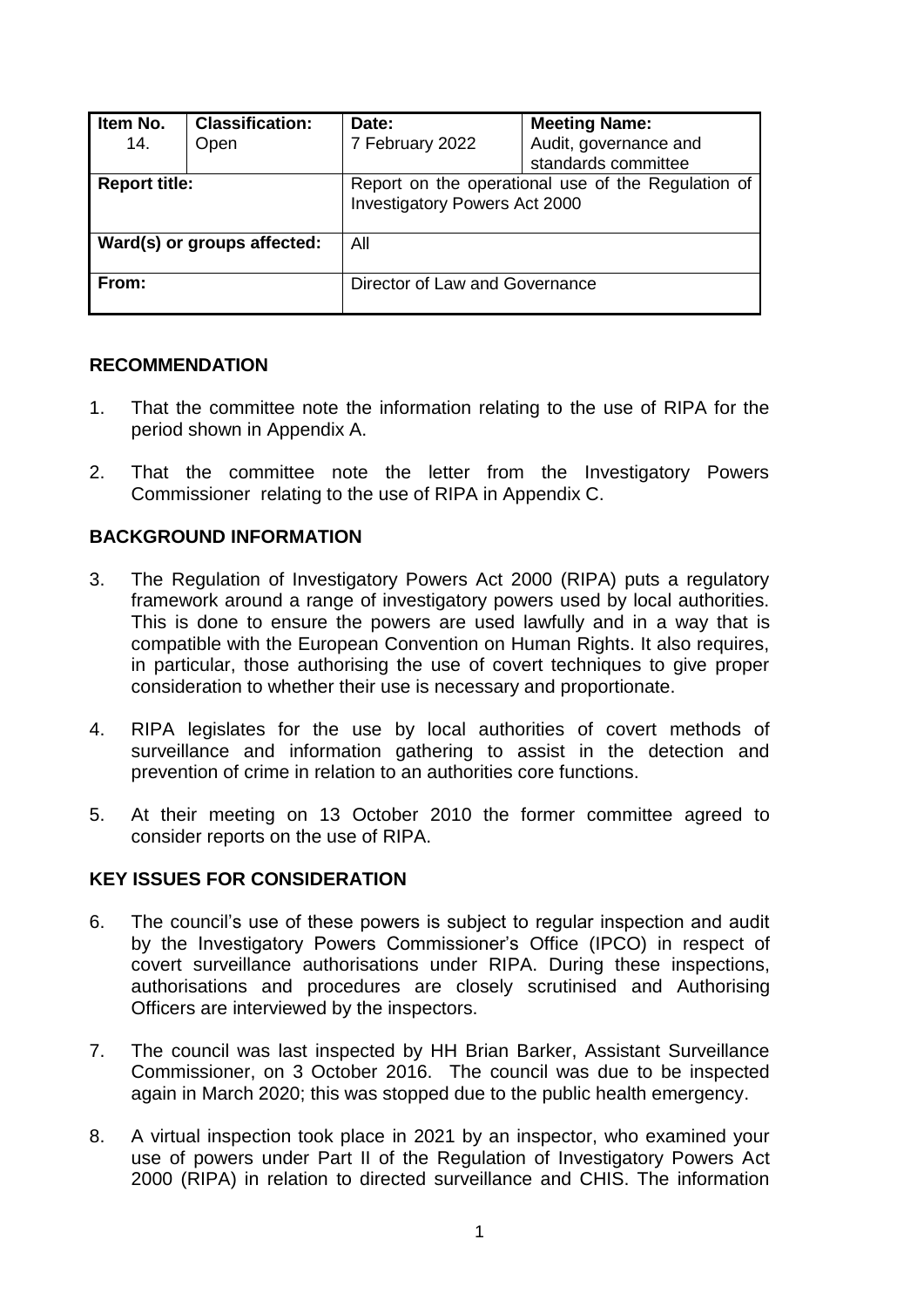provided has demonstrated a level of compliance that removes, for now, the requirement for a physical inspection. A copy of their letter is attached as Appendix B.

- 9. Local authority authorisations and notices under RIPA (Regulation of Investigatory Powers Act 2000) will only be given effect once an order has been granted by a Justice of the Peace. Authorisations are for 3 months and can only be extended with further judicial approval. Within the 3 month period they are subject to monthly reviews to ensure they are still required.
- 10. Additionally, local authority use of directed surveillance under RIPA has been limited to the investigation of crimes which attract a six month or more custodial sentence, with the exception of offences relating to the underage sale of alcohol and tobacco.
- 11. Appendix A shows the usage for the period 1 January 2020 to 31 December 2020. Appendix B shows the usage for the period 1 April 2010 to 31 December 2019 for comparison purposes.

### **Community impact statement**

**12.** The Regulation of Investigatory Powers Act 2000 (RIPA) governs these activities and provides a means of ensuring that they are carried out in accordance with law and subject to safeguards against abuse.

#### **Health Impact Statement**

13. There are no specific identified health impacts resulting from any of the proposals or recommendations, so a health impact statement is not necessary for this report.

# **Climate change implications**

- 14. Following the council assembly meeting on the 14 July 2021, the council has now committed to considering the climate change implications of any decisions made.
- 15. There are no substantive negative effects anticipated as a result of the recommendations and proposals.

| <b>Background Papers</b> | <b>Held At</b>                          | <b>Contact</b>    |
|--------------------------|-----------------------------------------|-------------------|
| The Constitution.        | http://www.southwark.gov.uk/YourCounc   | Wynn-<br>Virginia |
|                          | il/HowTheCouncilWorks/councilconstituti | Jones             |
|                          | on.html                                 | 020 7525 7055     |
|                          | 2nd floor,                              |                   |
|                          | PO Box 64529,                           |                   |
|                          | London, SE1P 5LX                        |                   |

#### **BACKGROUND DOCUMENTS**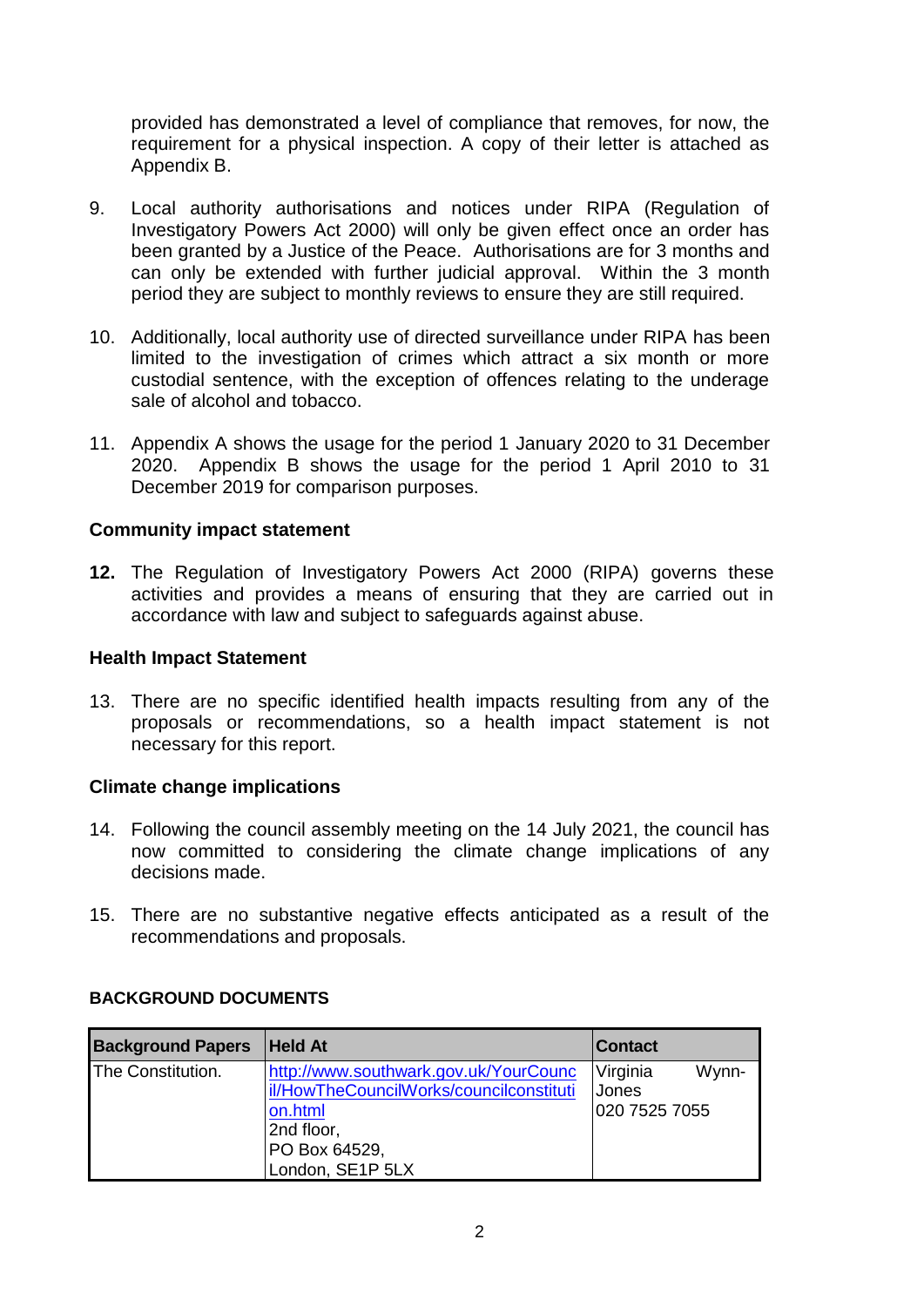### **APPENDICES**

| No. | Title                                                                         |
|-----|-------------------------------------------------------------------------------|
| ١A  | 1 January 2021 to 31 December 2021                                            |
| IΒ  | 1 April 2010 to 31 December 2020                                              |
| IС  | Letter from the Investigatory Powers Commissioner relating to the use of RIPA |

### **AUDIT TRAIL**

| <b>Lead Officer</b>                                                        | Doreen Forrester-Brown, Director of Law and Governance |                                                                  |              |  |
|----------------------------------------------------------------------------|--------------------------------------------------------|------------------------------------------------------------------|--------------|--|
| <b>Report Author</b>                                                       |                                                        | Norman Coombe, Acting Deputy Head of Law                         |              |  |
| <b>Version</b>                                                             | Final                                                  |                                                                  |              |  |
| <b>Dated</b>                                                               | 18 January 2022                                        |                                                                  |              |  |
| <b>Key Decision?</b>                                                       | <b>No</b>                                              |                                                                  |              |  |
|                                                                            |                                                        | <b>CONSULTATION WITH OTHER OFFICERS / DIRECTORATES / CABINET</b> |              |  |
| <b>MEMBER</b>                                                              |                                                        |                                                                  |              |  |
| <b>Comments included</b><br><b>Officer Title</b><br><b>Comments Sought</b> |                                                        |                                                                  |              |  |
| Director of Law and Governance                                             |                                                        | <b>Yes</b>                                                       | Incorporated |  |
| Strategic Director of Finance                                              |                                                        | <b>No</b>                                                        | No           |  |
| and Governance                                                             |                                                        |                                                                  |              |  |
| N/a<br><b>Cabinet Member</b><br>N/a                                        |                                                        |                                                                  |              |  |
| Date final report sent to Constitutional Team<br>20 January 2022           |                                                        |                                                                  |              |  |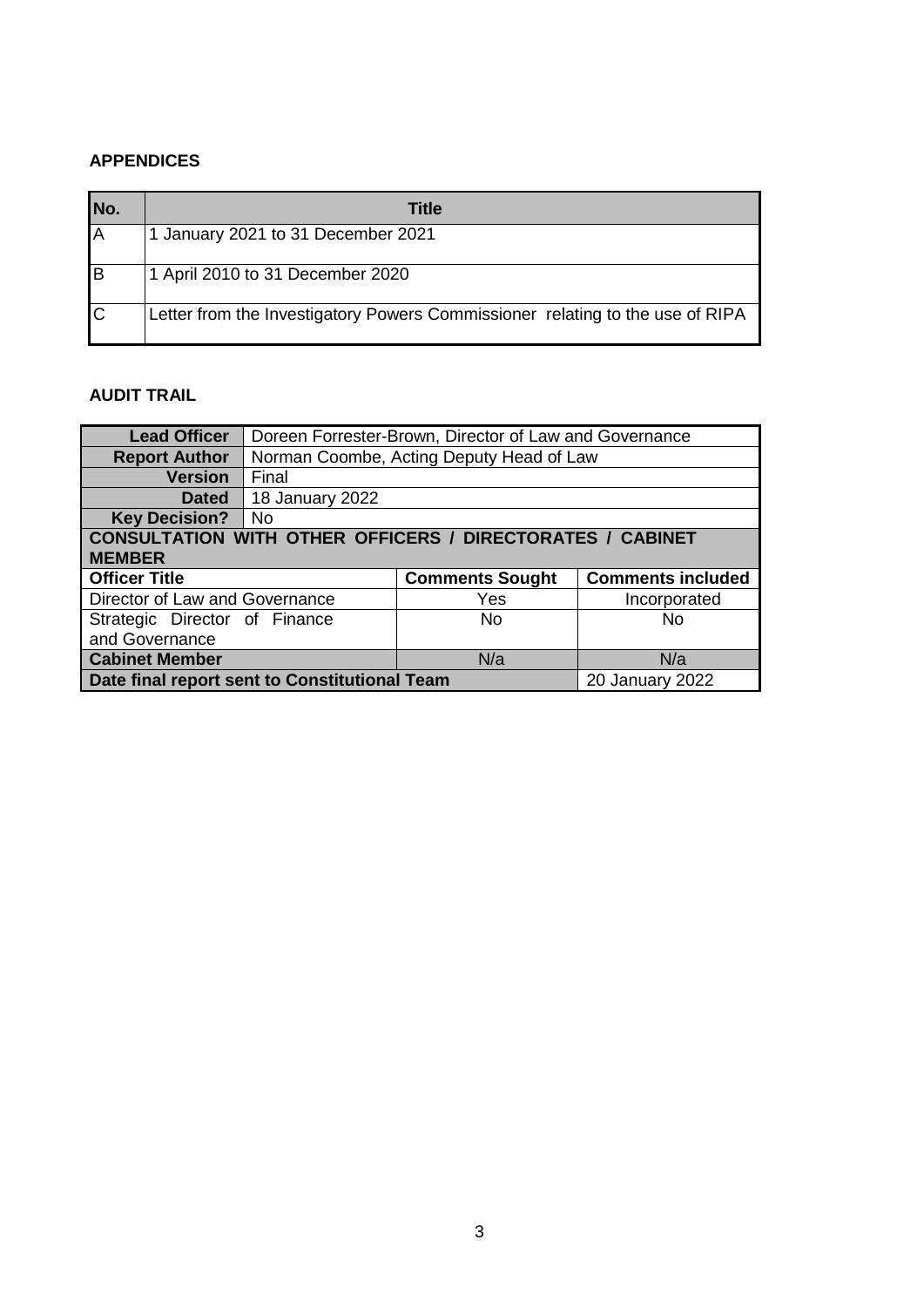# APPENDIX A

| <b>Reference</b> | date authorised | purpose                                                                  | length of<br>investigation | Were<br>investigators<br>given extra<br>authorisation<br>to<br>acquire/access<br>confidential<br>information? |
|------------------|-----------------|--------------------------------------------------------------------------|----------------------------|---------------------------------------------------------------------------------------------------------------|
| <b>EN90</b>      | 13.10.2021      | Surveillance<br>of suspect<br>suspected of<br>selling illicit<br>tobacco | Terminated<br>10.01.2022   | No.                                                                                                           |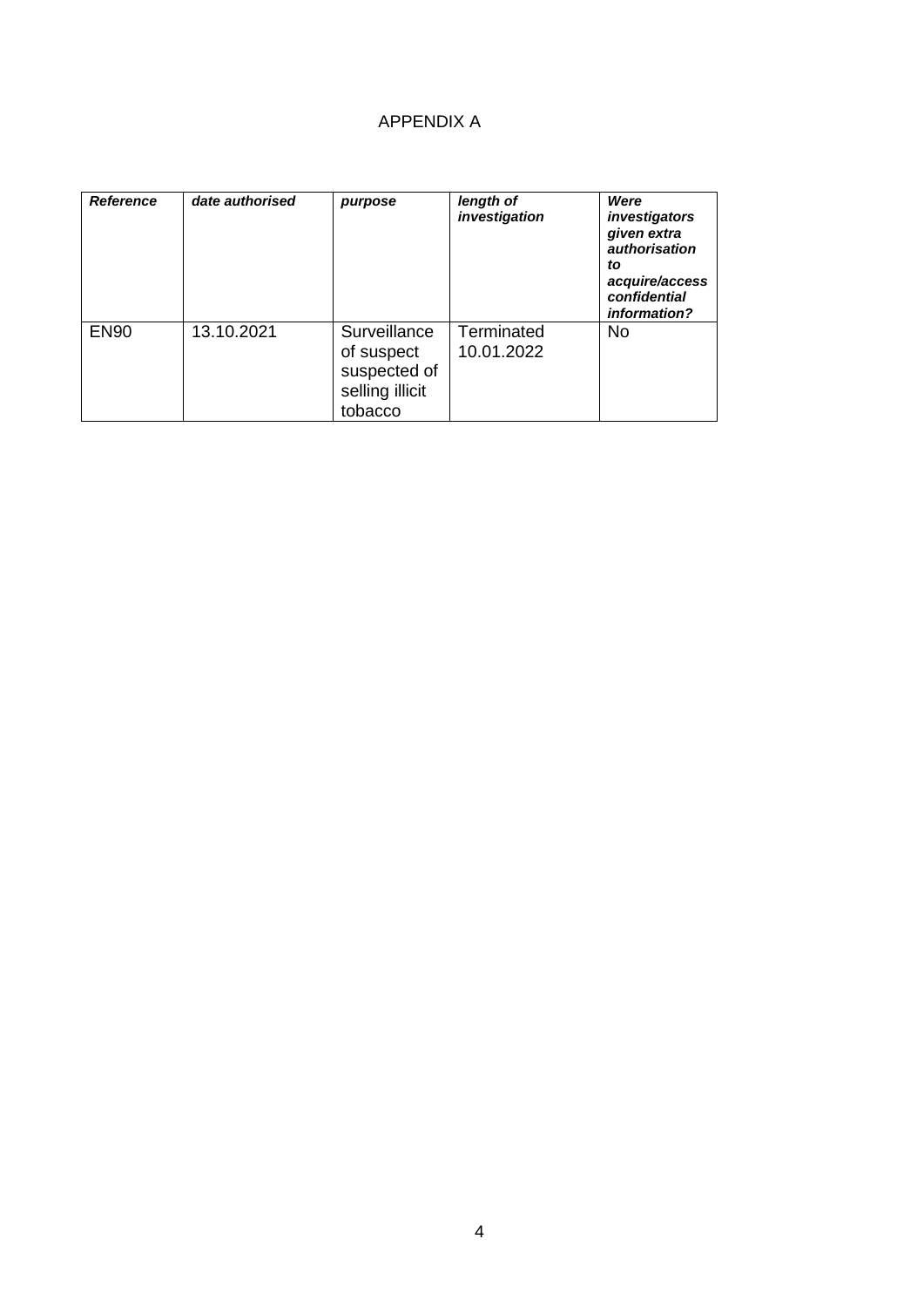### APPENDIX B

| Reference   | date<br>authorised | purpose                                                                                                                                   | length of<br>investigation               | Were<br>investigators<br>given extra<br>authorisation<br>to<br>acquire/access<br>confidential<br>information? |
|-------------|--------------------|-------------------------------------------------------------------------------------------------------------------------------------------|------------------------------------------|---------------------------------------------------------------------------------------------------------------|
| <b>EN55</b> | 01.04.2010         | Covert<br>surveillance<br>to detect<br>fraud                                                                                              | Authorisation<br>cancelled<br>12.05.2010 | <b>No</b>                                                                                                     |
| N/A         | 29.04.2010         | Proposed<br>use of covert<br>CCTV to<br>gather<br>evidence of<br>begging &<br><b>ASB</b>                                                  | Refused                                  | N/A                                                                                                           |
| N/A         | 24.06.2010         | Proposed<br>covert<br>surveillance<br>of bar/club<br>by Officers<br>to establish<br>whether<br>unauthorised<br>activities<br>taking place | Refused                                  | N/A                                                                                                           |
| <b>EN57</b> | 13.07.2010         | Under age<br>goods sales<br>test<br>purchasing -                                                                                          | 3 months                                 | Yes                                                                                                           |
| <b>EN58</b> | 01.04.2011         | Under age<br>goods sales<br>test<br>purchasing -                                                                                          | 3 months                                 | <b>No</b>                                                                                                     |
| <b>EN59</b> | 11.05.2011         | Under age<br>goods sales<br>test<br>purchasing -                                                                                          | 3 months                                 | Yes                                                                                                           |
| <b>EN60</b> | 20.10.2011         | Under age<br>goods sales<br>test<br>purchasing                                                                                            | 3 months                                 | Yes                                                                                                           |
| <b>EN61</b> | 28.10.2011         | directed<br>surveillance                                                                                                                  | 3 months                                 | Yes                                                                                                           |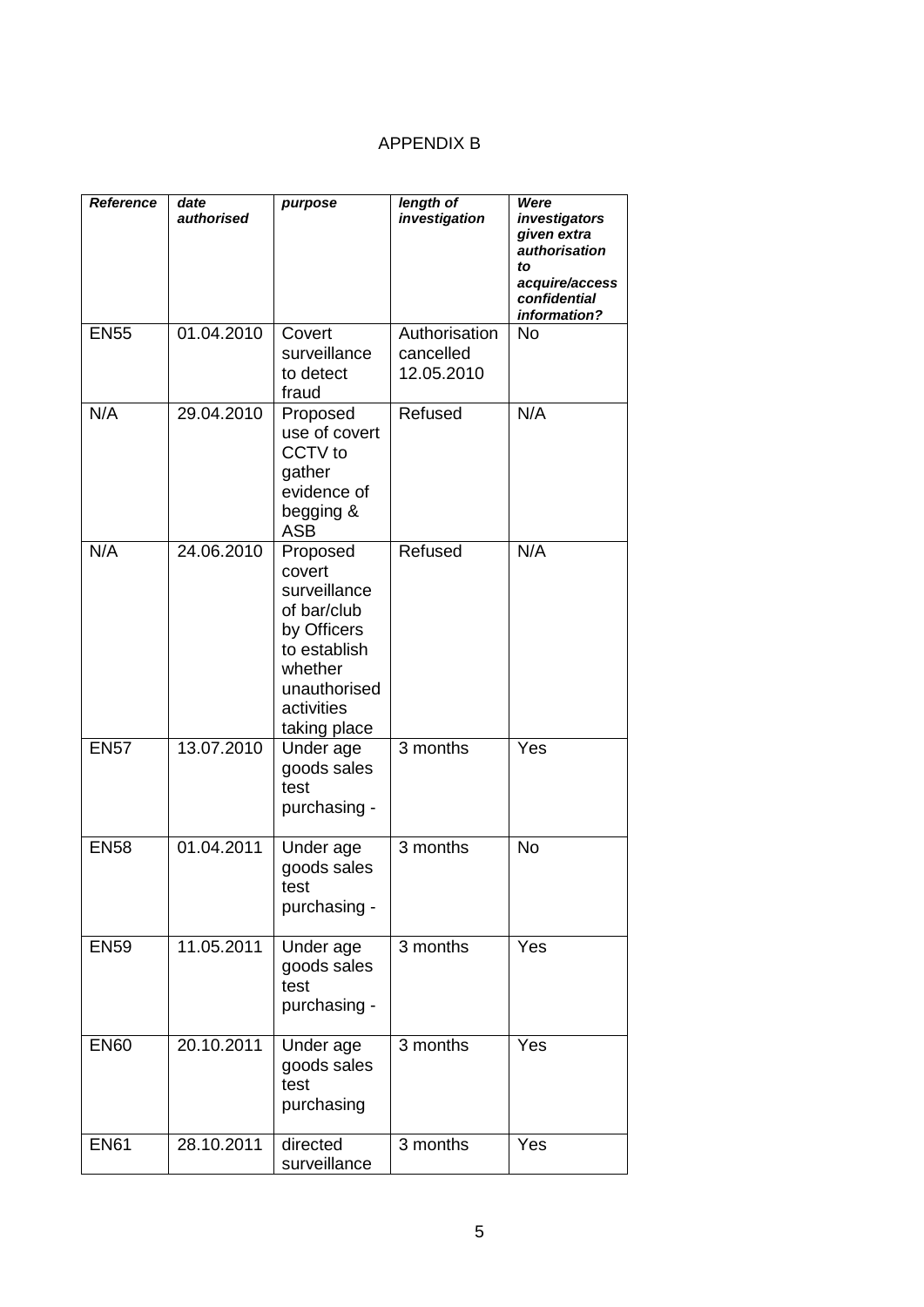|             |            | for the<br>identification<br>of persons<br>supplying<br>illegal<br>products           |                          |           |
|-------------|------------|---------------------------------------------------------------------------------------|--------------------------|-----------|
| <b>EN62</b> | 09.02.2012 | Under age<br>goods sales<br>test<br>purchasing                                        | 3 months                 | Yes       |
| <b>EN63</b> | 30.06.2012 | Under age<br>goods sales<br>test<br>purchasing                                        | 3 months                 | <b>No</b> |
| <b>EN64</b> | 25.10.2012 | under age<br>test<br>purchase for<br>the sale of<br>tobacco,<br>alcohol and<br>knives | 3 months                 | <b>No</b> |
| <b>EN65</b> | 25.11.2013 | sale of<br>counterfeit<br>tobacco                                                     | Terminated<br>10.01.2014 | <b>No</b> |
| <b>EN66</b> | 20.01.2014 | sale of<br>counterfeit<br>tobacco                                                     | Terminated<br>04.04.2014 | <b>No</b> |
| <b>EN67</b> | 15.11.2014 | sale of<br>counterfeit<br>tobacco                                                     | Refused                  | N/A       |
| <b>EN68</b> | 15.12.2014 | sale of<br>counterfeit<br>tobacco                                                     | Terminated<br>07.01.2015 | <b>No</b> |
| <b>EN69</b> | 18.09.2015 | sale of<br>counterfeit<br>tobacco                                                     | Terminated<br>01.12.2015 | <b>NO</b> |
| <b>EN70</b> |            | sale of<br>counterfeit<br>tobacco                                                     | Refused                  | N/A       |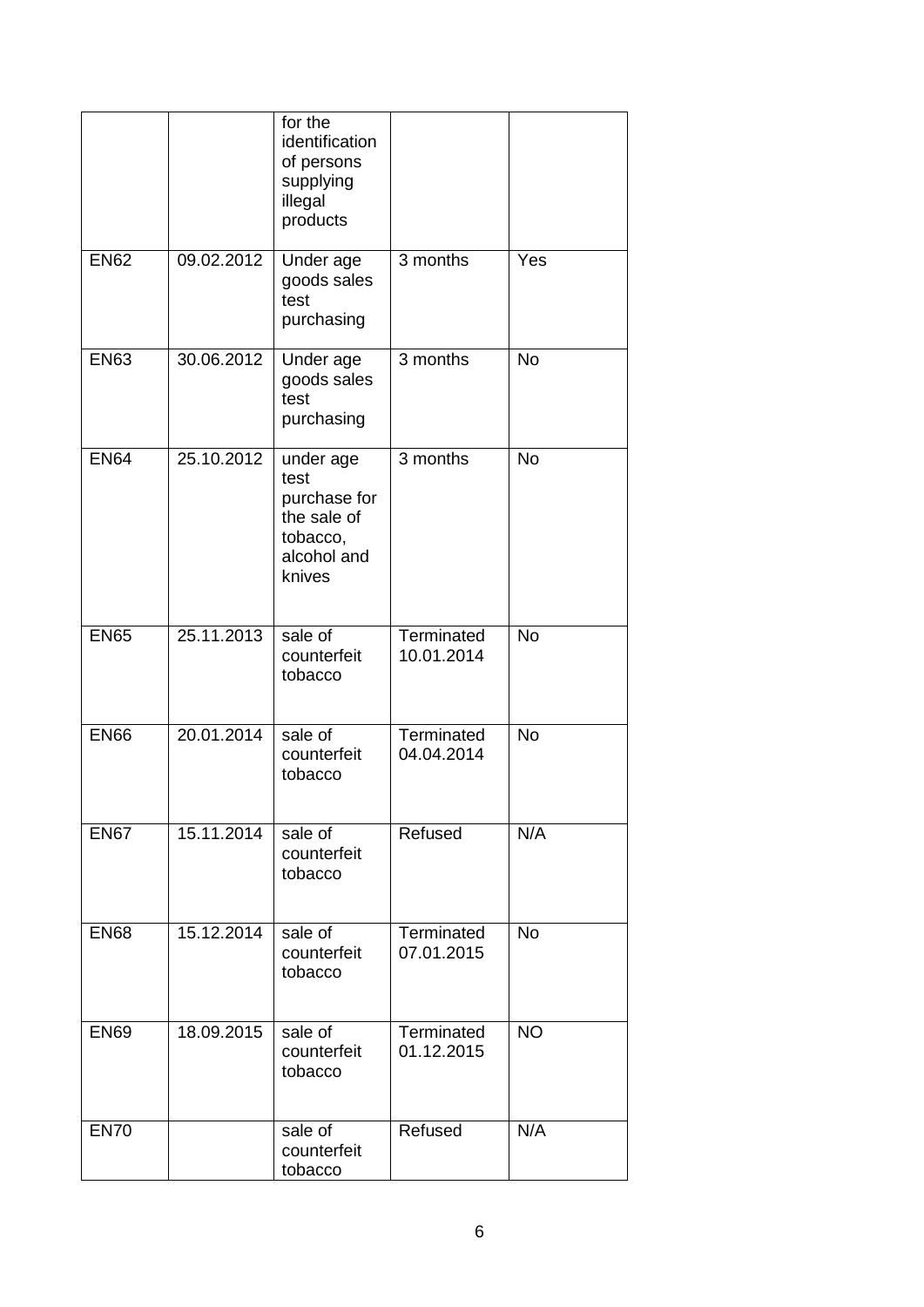| EN71        | 23.12.2015 | sale of<br>counterfeit<br>tobacco                                  | Terminated<br>10.02.2016 | <b>NO</b> |
|-------------|------------|--------------------------------------------------------------------|--------------------------|-----------|
| <b>EN72</b> | 23.12.2015 | sale of<br>counterfeit<br>tobacco                                  | Terminated<br>01.02.2016 | <b>NO</b> |
| <b>EN73</b> | 23.12.2015 | sale of<br>counterfeit<br>tobacco                                  | Terminated<br>10.02.2016 | <b>NO</b> |
| <b>EN74</b> | 23.12.2015 | sale of<br>counterfeit<br>tobacco                                  | Terminated<br>01.02.2016 | <b>NO</b> |
| <b>EN75</b> | 13.01.2016 | surveillance<br>concerning<br>sale of<br>unsafe food               | Terminated<br>12.02.2016 | <b>NO</b> |
| <b>EN76</b> | 13.01.2016 | surveillance<br>concerning<br>sale of<br>unsafe food               | Terminated<br>12.02.2016 | <b>NO</b> |
| <b>EN77</b> | 13.01.2016 | surveillance<br>concerning<br>sale of<br>unsafe food               | Terminated<br>12.02.2016 | <b>NO</b> |
| <b>EN78</b> | 13.01.2016 | surveillance<br>concerning<br>sale of<br>unsafe food               | Terminated<br>12.02.2016 | <b>NO</b> |
| <b>EN79</b> | 29.11.2016 | sale of<br>counterfeit<br>tobacco                                  | Terminated<br>23.01.2017 | <b>NO</b> |
| <b>EN80</b> | 29.11.2016 | sale of<br>counterfeit<br>tobacco                                  | Terminated<br>24.02.2017 | <b>NO</b> |
| <b>EN81</b> | 24.03.2017 | surveillance<br>concerning<br>sale of<br>illegal skin<br>lightener | Terminated<br>08.05.2017 | <b>NO</b> |
| <b>EN82</b> | 13.07.2017 | surveillance                                                       | Terminated               | <b>NO</b> |